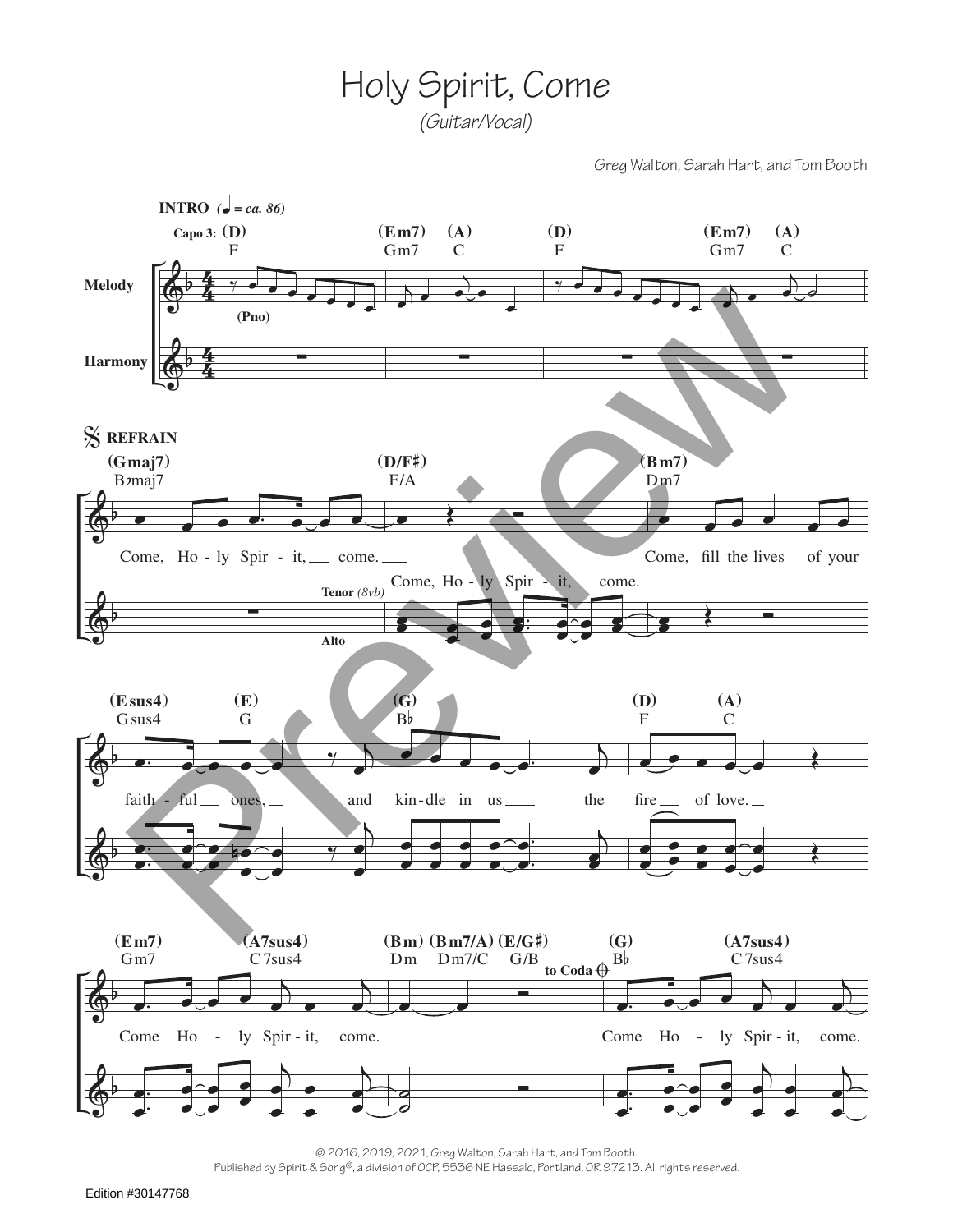HOLY SPIRIT, COME (Guitar/Vocal), pg. 2 of 3